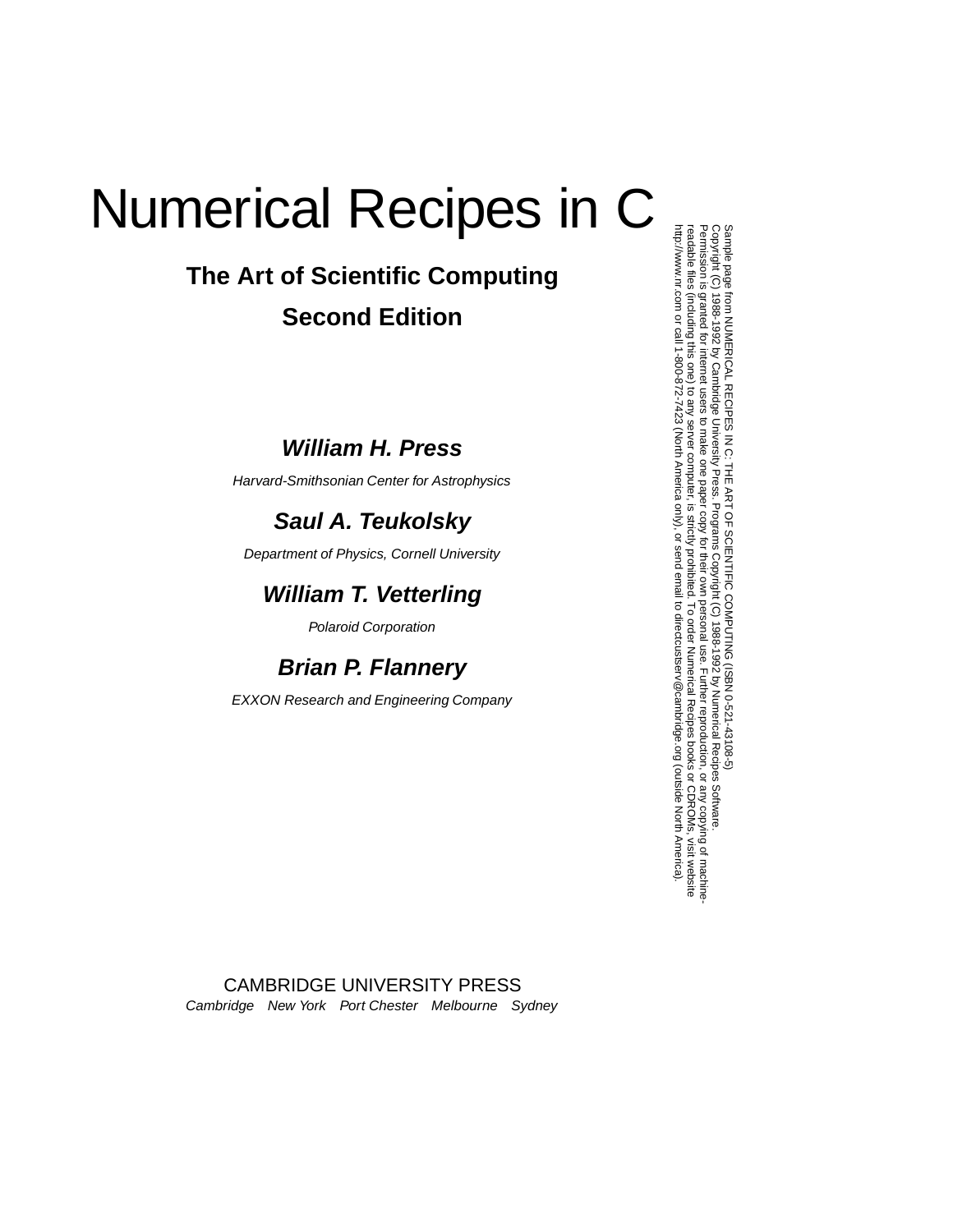Published by the Press Syndicate of the University of Cambridge The Pitt Building, Trumpington Street, Cambridge CB2 1RP 40 West 20th Street, New York, NY 10011-4211, USA 477 Williamstown Road, Port Melbourne, VIC, 3207, Australia

Copyright © Cambridge University Press 1988, 1992 except for §13.10 and Appendix B, which are placed into the public domain, and except for all other computer programs and procedures, which are Copyright © Numerical Recipes Software 1987, 1988, 1992, 1997, 2002 All Rights Reserved.

Some sections of this book were originally published, in different form, in *Computers in Physics* magazine, Copyright  $\odot$  American Institute of Physics, 1988–1992.

First Edition originally published 1988; Second Edition originally published 1992. Reprinted with corrections, 1993, 1994, 1995, 1997, 2002. This reprinting is corrected to software version 2.10

Printed in the United States of America Typeset in TEX

Without an additional license to use the contained software, this book is intended as a text and reference book, for reading purposes only. A free license for limited use of the software by the individual owner of a copy of this book who personally types one or more routines into a single computer is granted under terms described on p. xvii. See the section "License Information" (pp. xvi–xviii) for information on obtaining more general licenses at low cost.

Machine-readable media containing the software in this book, with included licenses for use on a single screen, are available from Cambridge University Press. See the order form at the back of the book, email to "orders@cup.org" (North America) or "directcustserv@cambridge.org" (rest of world), or write to Cambridge University Press, 110 Midland Avenue, Port Chester, NY 10573 (USA), for further information.

The software may also be downloaded, with immediate purchase of a license also possible, from the Numerical Recipes Software Web Site (http://www.nr.com). Unlicensed transfer of Numerical Recipes programs to any other format, or to any computer except one that is specifically licensed, is strictly prohibited. Technical questions, corrections, and requests for information should be addressed to Numerical Recipes Software, P.O. Box 380243, Cambridge, MA 02238-0243 (USA), email "info@nr.com", or fax 781 863-1739.

*Library of Congress Cataloging in Publication Data*

Numerical recipes in C : the art of scientific computing / William H. Press *...* [et al.]. – 2nd ed.

Includes bibliographical references (p. ) and index. ISBN 0-521-43108-5

1. Numerical analysis–Computer programs. 2. Science–Mathematics–Computer programs. 3. C (Computer program language) I. Press, William H. QA297.N866 1992 519.4 0285 53–dc20 92-8876

A catalog record for this book is available from the British Library.

ISBN 0 521 43108 5 Book ISBN 0 521 43720 2 Example book in C ISBN 0 521 75037 7 C/C++ CDROM (Windows/Macintosh) ISBN 0 521 75035 0 Complete CDROM (Windows/Macintosh) ISBN 0 521 75036 9 Complete CDROM (UNIX/Linux)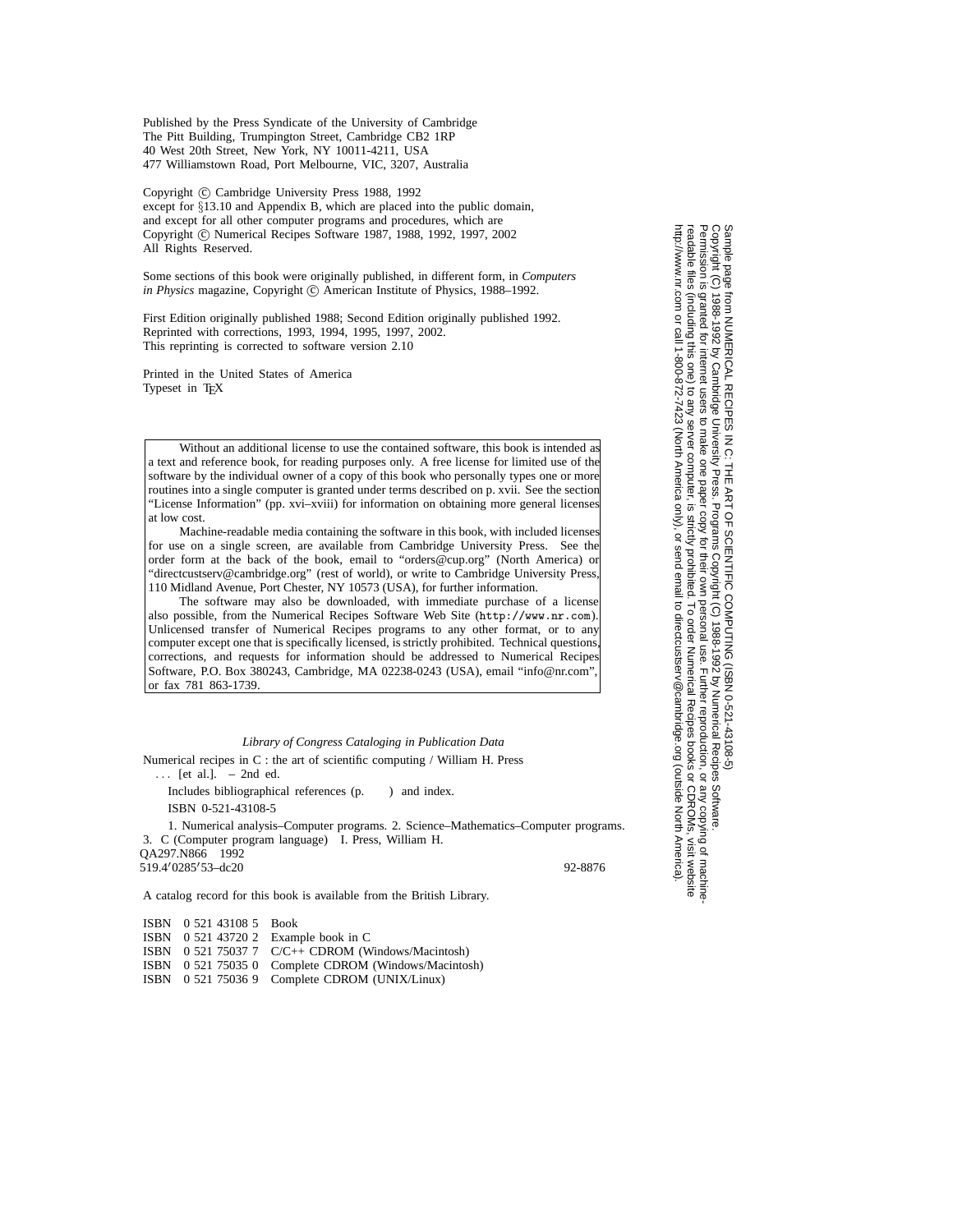# **Contents**

|                | <b>Preface to the Second Edition</b>                        | хi  |
|----------------|-------------------------------------------------------------|-----|
|                |                                                             |     |
|                | <b>Preface to the First Edition</b>                         | xiv |
|                | <b>License Information</b>                                  | xvi |
|                | <b>Computer Programs by Chapter and Section</b>             | xix |
| $\mathbf 1$    | <b>Preliminaries</b>                                        | 1   |
|                | 1.0 Introduction                                            | 1   |
|                | 1.1 Program Organization and Control Structures             | 5   |
|                | 1.2 Some C Conventions for Scientific Computing             | 15  |
|                | 1.3 Error, Accuracy, and Stability                          | 28  |
| $\overline{2}$ | <b>Solution of Linear Algebraic Equations</b>               | 32  |
|                | 2.0 Introduction                                            | 32  |
|                | 2.1 Gauss-Jordan Elimination                                | 36  |
|                | 2.2 Gaussian Elimination with Backsubstitution              | 41  |
|                | 2.3 LU Decomposition and Its Applications                   | 43  |
|                | 2.4 Tridiagonal and Band Diagonal Systems of Equations      | 50  |
|                | 2.5 Iterative Improvement of a Solution to Linear Equations | 55  |
|                | 2.6 Singular Value Decomposition                            | 59  |
|                | 2.7 Sparse Linear Systems                                   | 71  |
|                | 2.8 Vandermonde Matrices and Toeplitz Matrices              | 90  |
|                | 2.9 Cholesky Decomposition                                  | 96  |
|                | 2.10 QR Decomposition                                       | 98  |
|                | 2.11 Is Matrix Inversion an $N^3$ Process?                  | 102 |
| 3              | <b>Interpolation and Extrapolation</b>                      | 105 |
|                | 3.0 Introduction                                            | 105 |
|                | 3.1 Polynomial Interpolation and Extrapolation              | 108 |
|                | 3.2 Rational Function Interpolation and Extrapolation       | 111 |
|                | 3.3 Cubic Spline Interpolation                              | 113 |
|                | 3.4 How to Search an Ordered Table                          | 117 |
|                | 3.5 Coefficients of the Interpolating Polynomial            | 120 |

Permission is granted for internet users to make one paper copy for their own personal use. Further reproduction, or any copyin

Sample page from NUMERICAL RECIPES IN C: THE ART OF SCIENTIFIC COMPUTING (ISBN 0-521-43108-5)

Programs Copyright (C) 1988-1992 by Numerical Recipes Software.

g of machine-

Copyright (C) 1988-1992 by Cambridge University Press.

3.6 Interpolation in Two or More Dimensions 123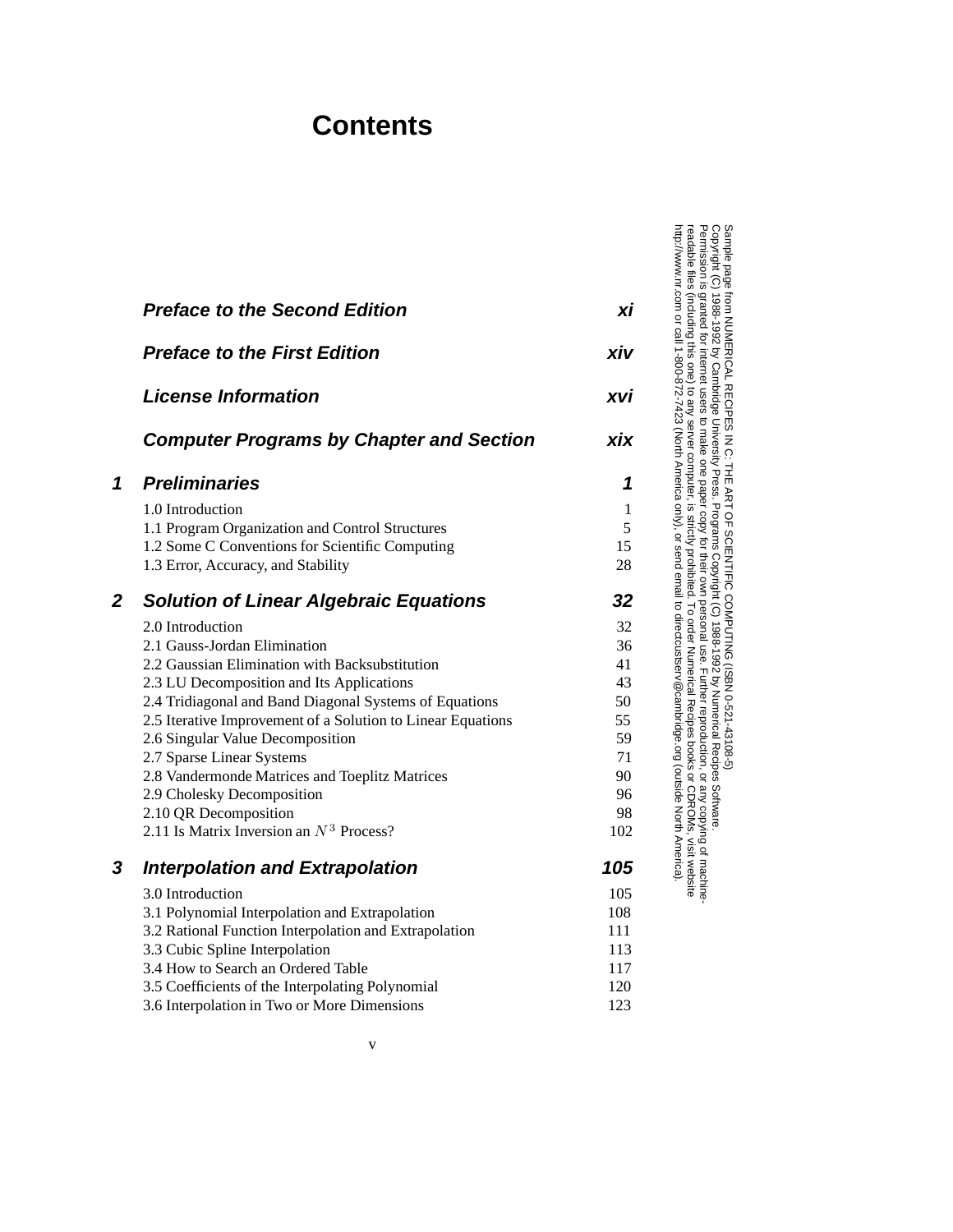| $\boldsymbol{4}$ | <b>Integration of Functions</b>                                       | 129 |
|------------------|-----------------------------------------------------------------------|-----|
|                  | 4.0 Introduction                                                      | 129 |
|                  | 4.1 Classical Formulas for Equally Spaced Abscissas                   | 130 |
|                  | 4.2 Elementary Algorithms                                             | 136 |
|                  | 4.3 Romberg Integration                                               | 140 |
|                  | 4.4 Improper Integrals                                                | 141 |
|                  | 4.5 Gaussian Quadratures and Orthogonal Polynomials                   | 147 |
|                  | 4.6 Multidimensional Integrals                                        | 161 |
| 5                | <b>Evaluation of Functions</b>                                        | 165 |
|                  | 5.0 Introduction                                                      | 165 |
|                  | 5.1 Series and Their Convergence                                      | 165 |
|                  | 5.2 Evaluation of Continued Fractions                                 | 169 |
|                  | 5.3 Polynomials and Rational Functions                                | 173 |
|                  | 5.4 Complex Arithmetic                                                | 176 |
|                  | 5.5 Recurrence Relations and Clenshaw's Recurrence Formula            | 178 |
|                  | 5.6 Quadratic and Cubic Equations                                     | 183 |
|                  | 5.7 Numerical Derivatives                                             | 186 |
|                  | 5.8 Chebyshev Approximation                                           | 190 |
|                  | 5.9 Derivatives or Integrals of a Chebyshev-approximated Function     | 195 |
|                  | 5.10 Polynomial Approximation from Chebyshev Coefficients             | 197 |
|                  | 5.11 Economization of Power Series                                    | 198 |
|                  | 5.12 Padé Approximants                                                | 200 |
|                  | 5.13 Rational Chebyshev Approximation                                 | 204 |
|                  | 5.14 Evaluation of Functions by Path Integration                      | 208 |
| 6                | <b>Special Functions</b>                                              | 212 |
|                  | 6.0 Introduction                                                      | 212 |
|                  | 6.1 Gamma Function, Beta Function, Factorials, Binomial Coefficients  | 213 |
|                  | 6.2 Incomplete Gamma Function, Error Function, Chi-Square             |     |
|                  | Probability Function, Cumulative Poisson Function                     | 216 |
|                  | 6.3 Exponential Integrals                                             | 222 |
|                  | 6.4 Incomplete Beta Function, Student's Distribution, F-Distribution, |     |
|                  | <b>Cumulative Binomial Distribution</b>                               | 226 |
|                  | 6.5 Bessel Functions of Integer Order                                 | 230 |
|                  | 6.6 Modified Bessel Functions of Integer Order                        | 236 |
|                  | 6.7 Bessel Functions of Fractional Order, Airy Functions, Spherical   |     |
|                  | <b>Bessel Functions</b>                                               | 240 |
|                  | 6.8 Spherical Harmonics                                               | 252 |
|                  | 6.9 Fresnel Integrals, Cosine and Sine Integrals                      | 255 |
|                  | 6.10 Dawson's Integral                                                | 259 |
|                  | 6.11 Elliptic Integrals and Jacobian Elliptic Functions               | 261 |
|                  | 6.12 Hypergeometric Functions                                         | 271 |
| $\overline{7}$   | <b>Random Numbers</b>                                                 | 274 |
|                  | 7.0 Introduction                                                      | 274 |
|                  | 7.1 Uniform Deviates                                                  | 275 |
|                  |                                                                       |     |

computer, is strictly prohibited. To order Numerical Recipes books

Sample page from NUMERICAL RECIPES IN C: THE ART OF SCIENTIFIC COMPUTING (ISBN 0-521-43108-5)

Programs Copyright (C) 1988-1992 by Numerical Recipes Software.

g of machine-

or CDROMs, visit website

Copyright (C) 1988-1992 by Cambridge University Press.

readable files (including this one) to any server

vi Contents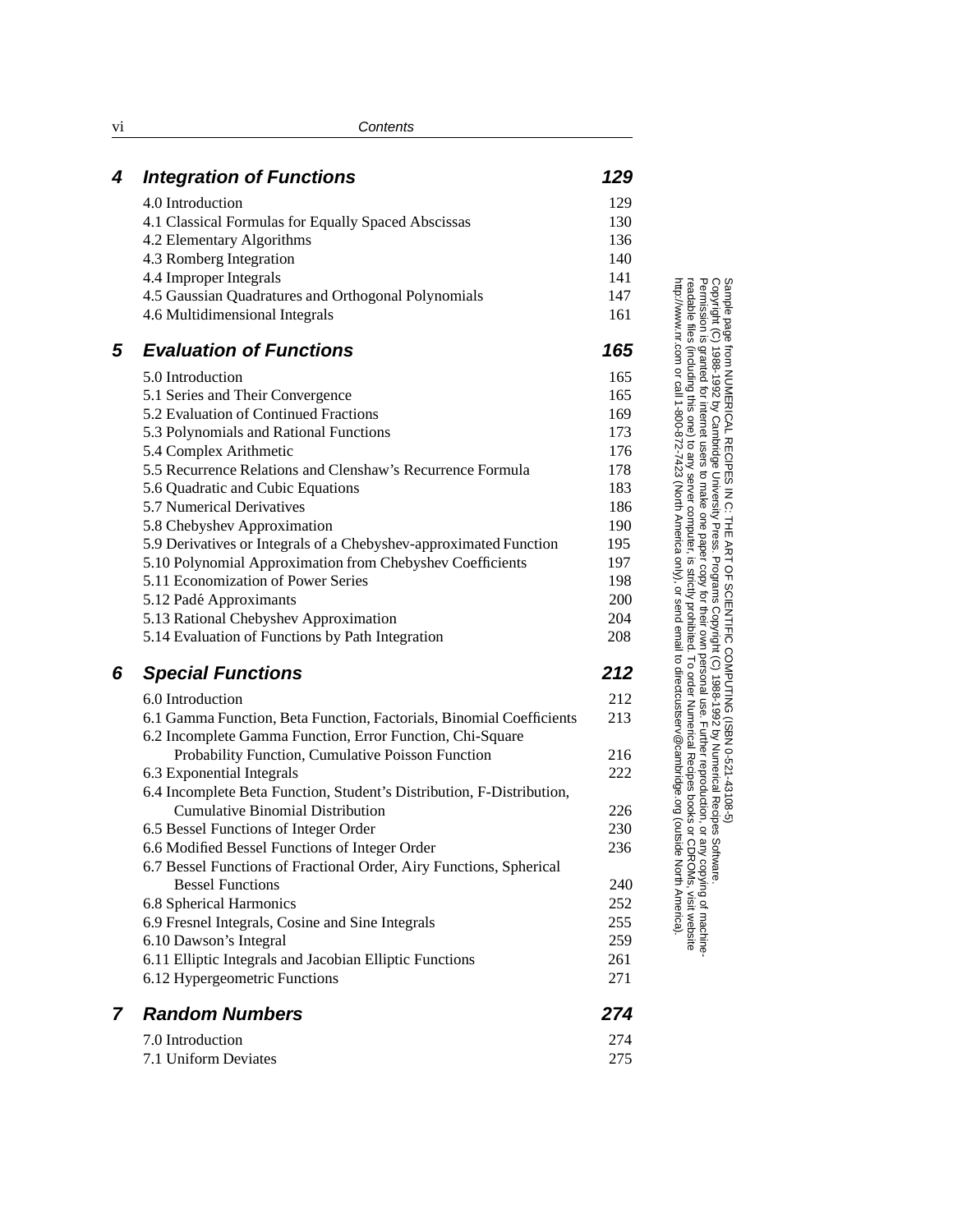|    | Contents                                                           | vii |
|----|--------------------------------------------------------------------|-----|
|    |                                                                    |     |
|    | 7.2 Transformation Method: Exponential and Normal Deviates         | 287 |
|    | 7.3 Rejection Method: Gamma, Poisson, Binomial Deviates            | 290 |
|    | 7.4 Generation of Random Bits                                      | 296 |
|    | 7.5 Random Sequences Based on Data Encryption                      | 300 |
|    | 7.6 Simple Monte Carlo Integration                                 | 304 |
|    | 7.7 Quasi- (that is, Sub-) Random Sequences                        | 309 |
|    | 7.8 Adaptive and Recursive Monte Carlo Methods                     | 316 |
| 8  | <b>Sorting</b>                                                     | 329 |
|    | 8.0 Introduction                                                   | 329 |
|    | 8.1 Straight Insertion and Shell's Method                          | 330 |
|    | 8.2 Quicksort                                                      | 332 |
|    | 8.3 Heapsort                                                       | 336 |
|    | 8.4 Indexing and Ranking                                           | 338 |
|    | 8.5 Selecting the Mth Largest                                      | 341 |
|    | 8.6 Determination of Equivalence Classes                           | 345 |
| 9  | <b>Root Finding and Nonlinear Sets of Equations</b>                | 347 |
|    | 9.0 Introduction                                                   | 347 |
|    | 9.1 Bracketing and Bisection                                       | 350 |
|    | 9.2 Secant Method, False Position Method, and Ridders' Method      | 354 |
|    | 9.3 Van Wijngaarden-Dekker-Brent Method                            | 359 |
|    | 9.4 Newton-Raphson Method Using Derivative                         | 362 |
|    | 9.5 Roots of Polynomials                                           | 369 |
|    | 9.6 Newton-Raphson Method for Nonlinear Systems of Equations       | 379 |
|    | 9.7 Globally Convergent Methods for Nonlinear Systems of Equations | 383 |
|    | 10 Minimization or Maximization of Functions                       | 394 |
|    | 10.0 Introduction                                                  | 394 |
|    | 10.1 Golden Section Search in One Dimension                        | 397 |
|    | 10.2 Parabolic Interpolation and Brent's Method in One Dimension   | 402 |
|    | 10.3 One-Dimensional Search with First Derivatives                 | 405 |
|    | 10.4 Downhill Simplex Method in Multidimensions                    | 408 |
|    | 10.5 Direction Set (Powell's) Methods in Multidimensions           | 412 |
|    | 10.6 Conjugate Gradient Methods in Multidimensions                 | 420 |
|    | 10.7 Variable Metric Methods in Multidimensions                    | 425 |
|    | 10.8 Linear Programming and the Simplex Method                     | 430 |
|    | 10.9 Simulated Annealing Methods                                   | 444 |
| 11 | <b>Eigensystems</b>                                                | 456 |
|    | 11.0 Introduction                                                  | 456 |
|    | 11.1 Jacobi Transformations of a Symmetric Matrix                  | 463 |
|    | 11.2 Reduction of a Symmetric Matrix to Tridiagonal Form:          |     |
|    | Givens and Householder Reductions                                  | 469 |
|    | 11.3 Eigenvalues and Eigenvectors of a Tridiagonal Matrix          | 475 |
|    | 11.4 Hermitian Matrices                                            | 481 |
|    | 11.5 Reduction of a General Matrix to Hessenberg Form              | 482 |
|    |                                                                    |     |

computer, is strictly prohibited. To order Numerical Recipes books

or send email to directcustserv@cambridge.org (outside North America).

Sample page from NUMERICAL RECIPES IN C: THE ART OF SCIENTIFIC COMPUTING (ISBN 0-521-43108-5)

Programs Copyright (C) 1988-1992 by Numerical Recipes Software.

g of machine-

or CDROMs, visit website

Copyright (C) 1988-1992 by Cambridge University Press.

readable files (including this one) to any server

http://www.nr.com or call 1-800-872-7423 (North America only),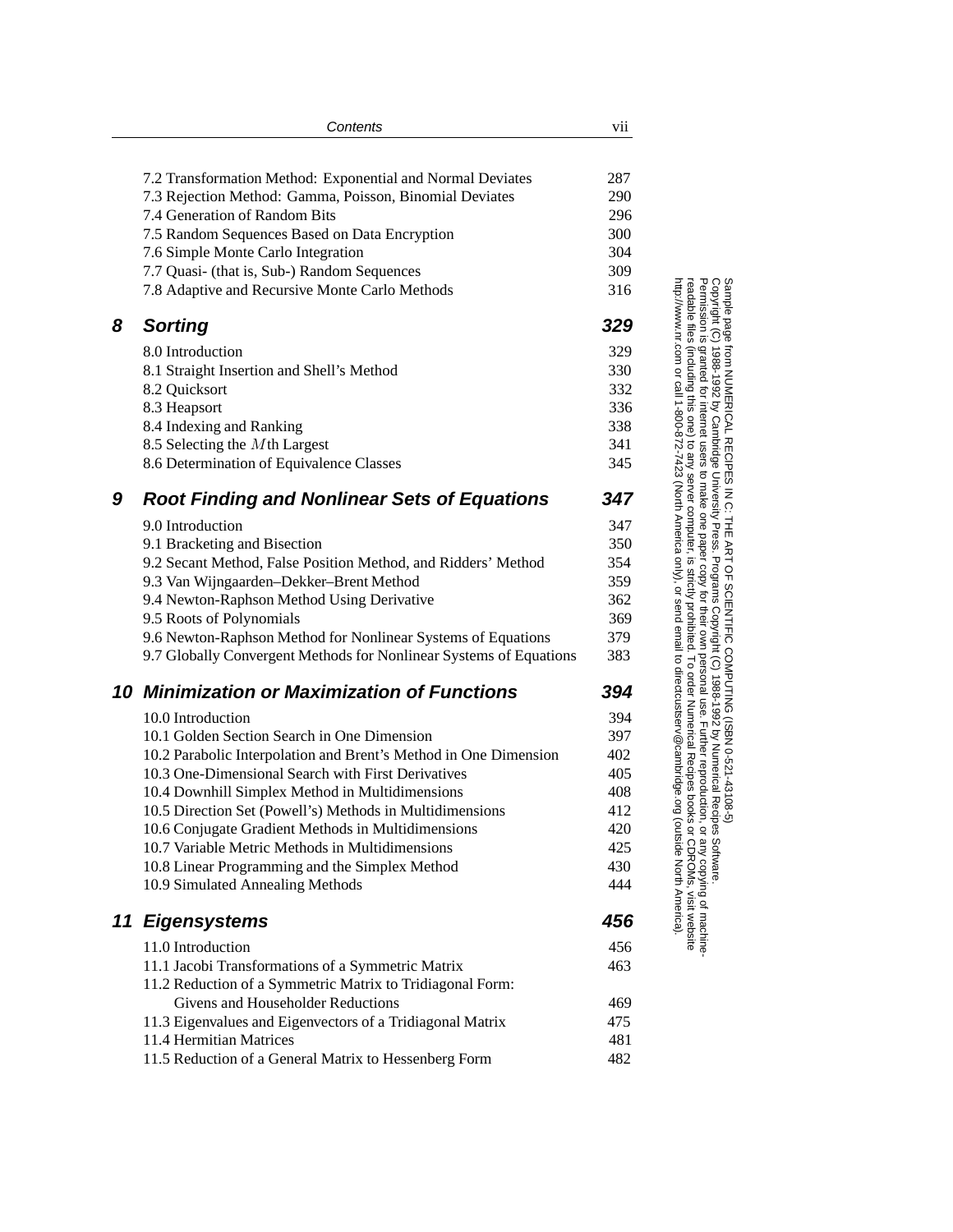| 486                                                                     |
|-------------------------------------------------------------------------|
|                                                                         |
| 493                                                                     |
| 496                                                                     |
| 496                                                                     |
| 500                                                                     |
| 504                                                                     |
| 510                                                                     |
| 521                                                                     |
| 12.5 Fourier Transforms of Real Data in Two and Three Dimensions<br>525 |
| 532                                                                     |
| 537                                                                     |
| 537                                                                     |
| 538                                                                     |
| 545                                                                     |
| 547                                                                     |
| 549                                                                     |
| 558                                                                     |
| 564                                                                     |
|                                                                         |
| 572                                                                     |
| 575                                                                     |
| 584                                                                     |
| 591                                                                     |
| 606                                                                     |
| 609                                                                     |
| 609                                                                     |
|                                                                         |
| 610                                                                     |
| 615                                                                     |
| 620                                                                     |
| 628                                                                     |
| 636                                                                     |
| 639                                                                     |
| 645                                                                     |
| 650                                                                     |
| 656                                                                     |
| 656                                                                     |
| 657                                                                     |
| 661                                                                     |
| 666                                                                     |
| 671                                                                     |
| 681                                                                     |
|                                                                         |

computer, is strictly prohibited. To order Numerical Recipes books

or send email to directcustserv@cambridge.org (outside North America).

Sample page from NUMERICAL RECIPES IN C: THE ART OF SCIENTIFIC COMPUTING (ISBN 0-521-43108-5)

Programs Copyright (C) 1988-1992 by Numerical Recipes Software.

g of machine-

or CDROMs, visit website

Copyright (C) 1988-1992 by Cambridge University Press.

readable files (including this one) to any server

http://www.nr.com or call 1-800-872-7423 (North America only),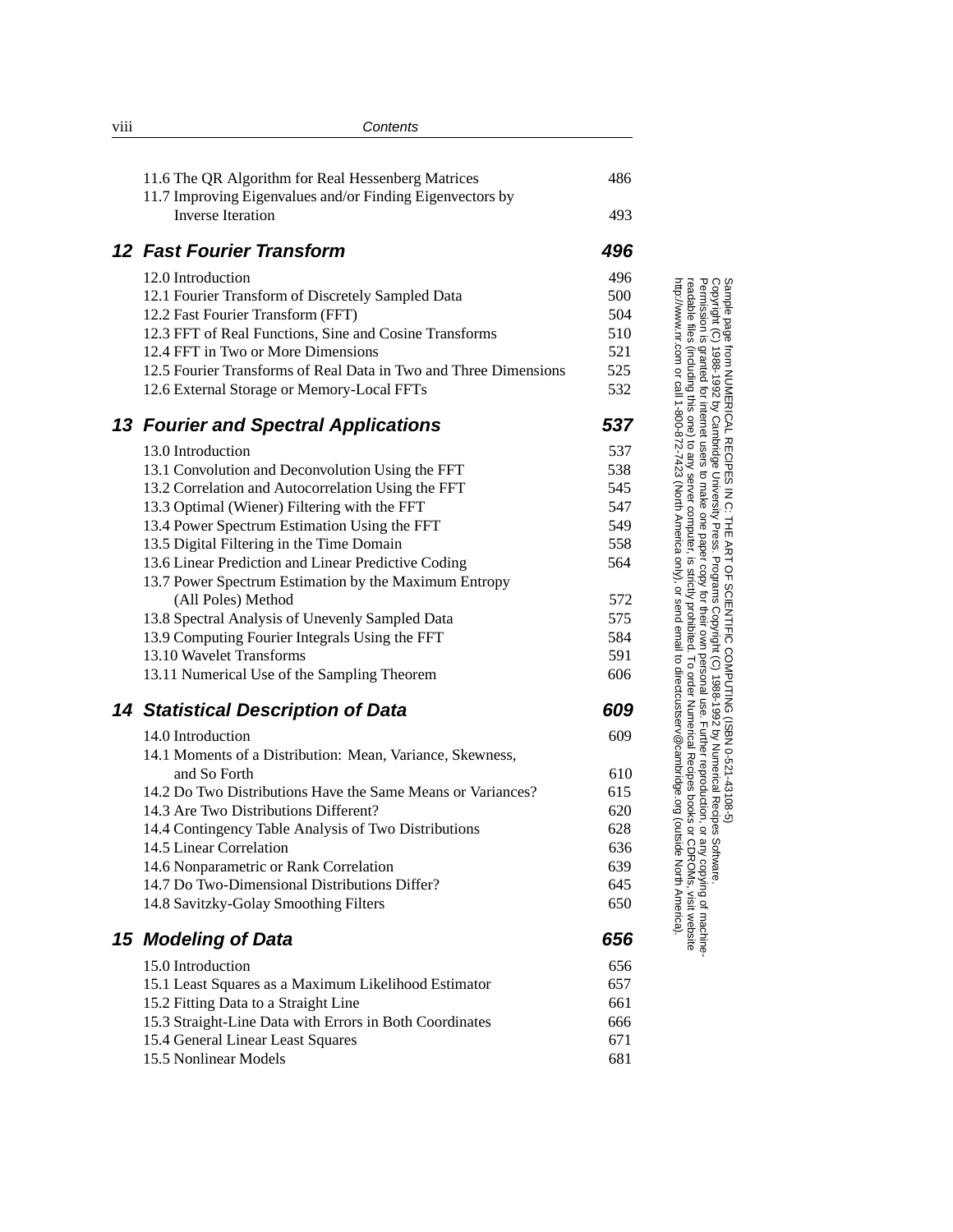| Contents                                                      | 1X  |
|---------------------------------------------------------------|-----|
| 15.6 Confidence Limits on Estimated Model Parameters          | 689 |
| 15.7 Robust Estimation                                        | 699 |
| 16 Integration of Ordinary Differential Equations             | 707 |
| 16.0 Introduction                                             | 707 |
| 16.1 Runge-Kutta Method                                       | 710 |
| 16.2 Adaptive Stepsize Control for Runge-Kutta                | 714 |
| 16.3 Modified Midpoint Method                                 | 722 |
| 16.4 Richardson Extrapolation and the Bulirsch-Stoer Method   | 724 |
| 16.5 Second-Order Conservative Equations                      | 732 |
| 16.6 Stiff Sets of Equations                                  | 734 |
| 16.7 Multistep, Multivalue, and Predictor-Corrector Methods   | 747 |
| 17 Two Point Boundary Value Problems                          | 753 |
| 17.0 Introduction                                             | 753 |
| 17.1 The Shooting Method                                      | 757 |
| 17.2 Shooting to a Fitting Point                              | 760 |
| 17.3 Relaxation Methods                                       | 762 |
| 17.4 A Worked Example: Spheroidal Harmonics                   | 772 |
| 17.5 Automated Allocation of Mesh Points                      | 783 |
| 17.6 Handling Internal Boundary Conditions or Singular Points | 784 |
| 18 Integral Equations and Inverse Theory                      | 788 |
| 18.0 Introduction                                             | 788 |
| 18.1 Fredholm Equations of the Second Kind                    | 791 |
| 18.2 Volterra Equations                                       | 794 |
| 18.3 Integral Equations with Singular Kernels                 | 797 |
| 18.4 Inverse Problems and the Use of A Priori Information     | 804 |
| 18.5 Linear Regularization Methods                            | 808 |
| 18.6 Backus-Gilbert Method                                    | 815 |
| 18.7 Maximum Entropy Image Restoration                        | 818 |
| <b>19 Partial Differential Equations</b>                      | 827 |
| 19.0 Introduction                                             | 827 |
| 19.1 Flux-Conservative Initial Value Problems                 | 834 |
| 19.2 Diffusive Initial Value Problems                         | 847 |
| 19.3 Initial Value Problems in Multidimensions                | 853 |
| 19.4 Fourier and Cyclic Reduction Methods for Boundary        |     |
| <b>Value Problems</b>                                         | 857 |
| 19.5 Relaxation Methods for Boundary Value Problems           | 863 |
| 19.6 Multigrid Methods for Boundary Value Problems            | 871 |
| 20 Less-Numerical Algorithms                                  | 889 |
| 20.0 Introduction                                             | 889 |
| 20.1 Diagnosing Machine Parameters                            | 889 |
| 20.2 Gray Codes                                               | 894 |

computer, is strictly prohibited. To order Numerical Recipes books

or send email to directcustserv@cambridge.org (outside North America).

Sample page from NUMERICAL RECIPES IN C: THE ART OF SCIENTIFIC COMPUTING (ISBN 0-521-43108-5)

Programs Copyright (C) 1988-1992 by Numerical Recipes Software.

g of machine-

or CDROMs, visit website

Copyright (C) 1988-1992 by Cambridge University Press.

readable files (including this one) to any server

http://www.nr.com or call 1-800-872-7423 (North America only),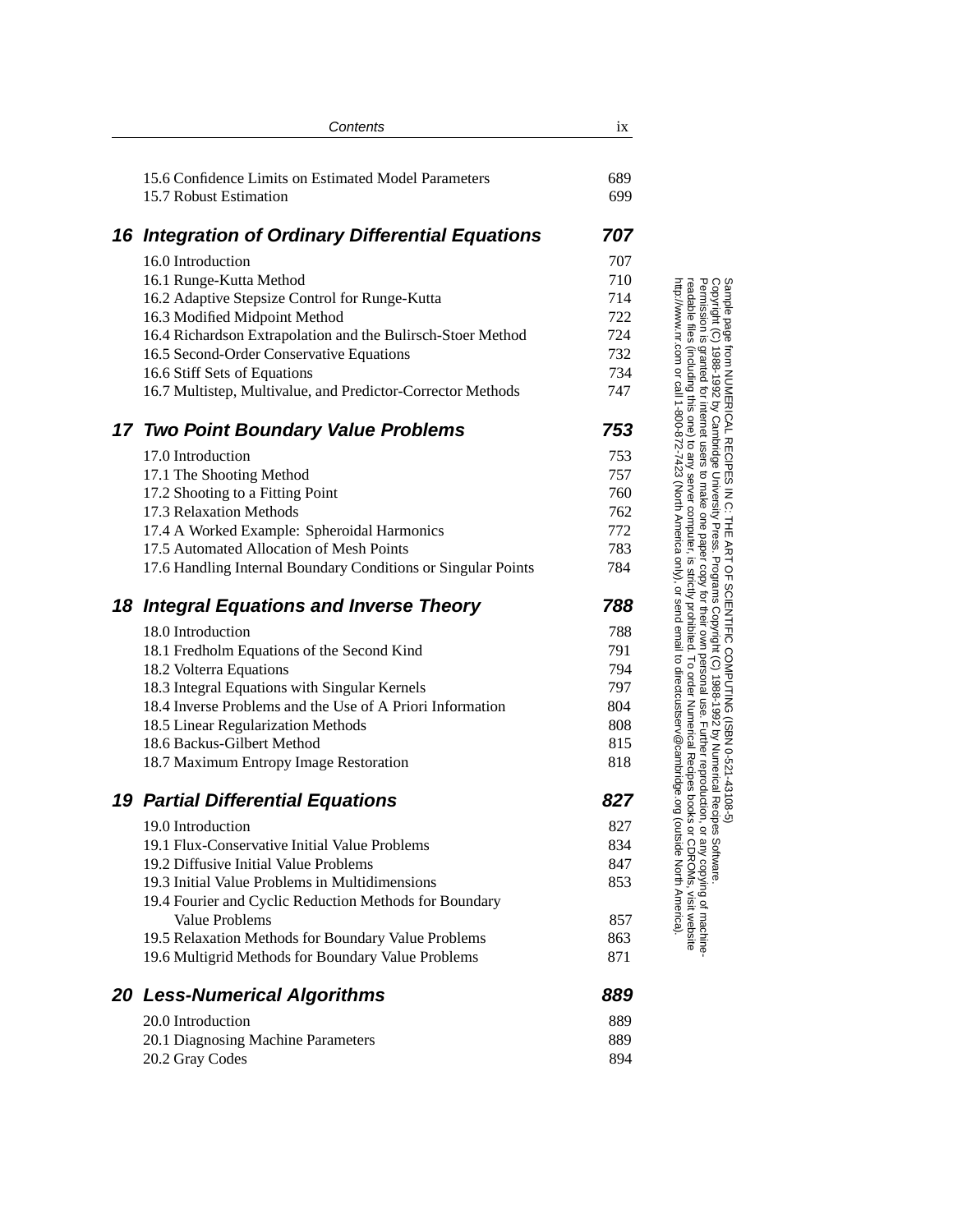| X | Contents                                           |     |
|---|----------------------------------------------------|-----|
|   | 20.3 Cyclic Redundancy and Other Checksums         | 896 |
|   | 20.4 Huffman Coding and Compression of Data        | 903 |
|   | 20.5 Arithmetic Coding                             | 910 |
|   | 20.6 Arithmetic at Arbitrary Precision             | 915 |
|   | <b>References</b>                                  | 926 |
|   | <b>Appendix A: Table of Prototype Declarations</b> | 930 |
|   | <b>Appendix B: Utility Routines</b>                | 940 |
|   | <b>Appendix C: Complex Arithmetic</b>              | 948 |
|   | <b>Index of Programs and Dependencies</b>          | 951 |
|   | <b>General Index</b>                               | 965 |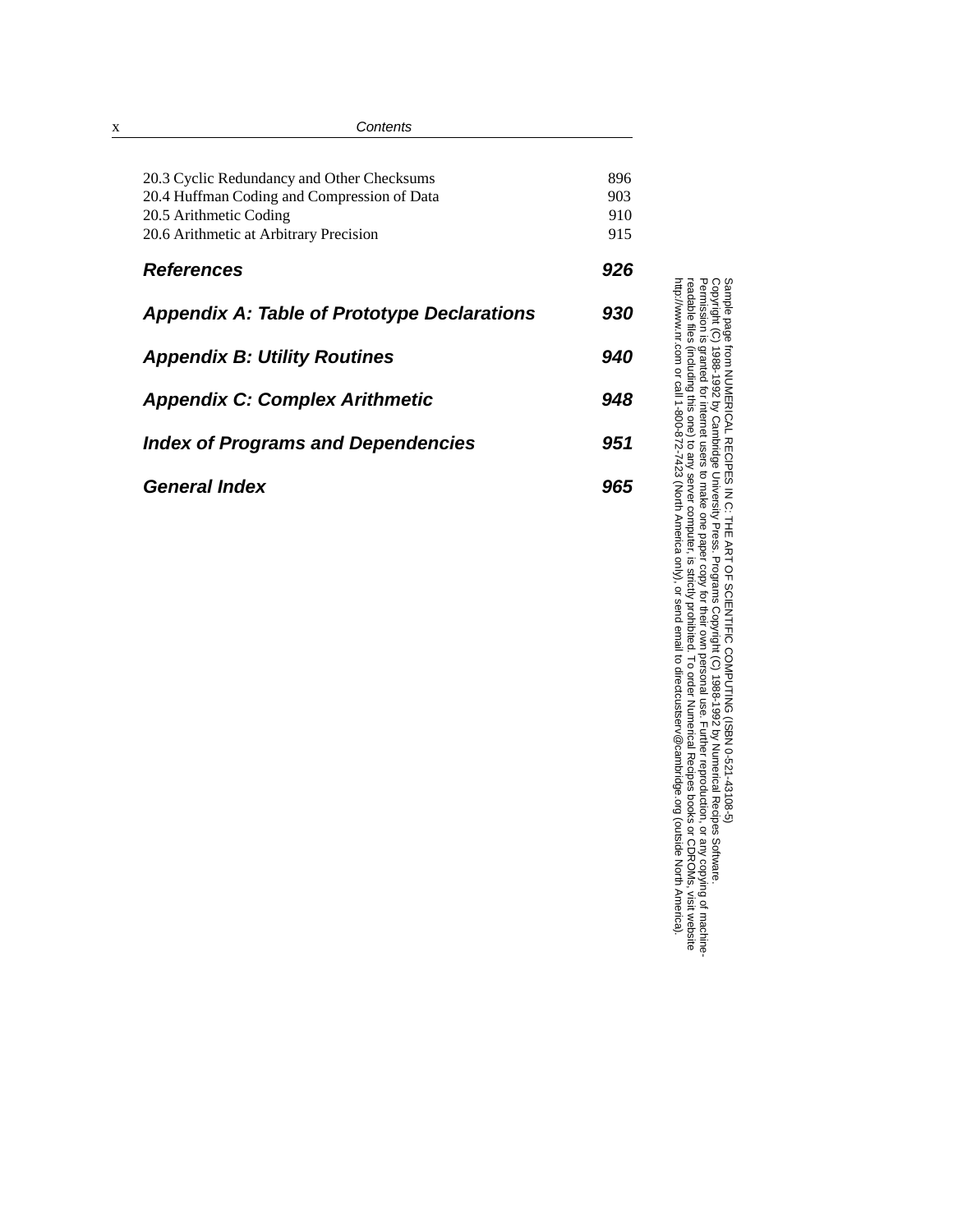#### **Preface to the Second Edition**

Our aim in writing the original edition of *Numerical Recipes* was to provide a book that combined general discussion, analytical mathematics, algorithmics, and actual working programs. The success of the first edition puts us now in a difficult, though hardly unenviable, position. We wanted, then and now, to write a book that is informal, fearlessly editorial, unesoteric, and above all useful. There is a danger that, if we are not careful, we might produce a second edition that is weighty, balanced, scholarly, and boring.

It is a mixed blessing that we know more now than we did six years ago. Then, we were making educated guesses, based on existing literature and our own research, about which numerical techniques were the most important and robust. Now, we have the benefit of direct feedback from a large reader community. Letters to our alter-ego enterprise, Numerical Recipes Software, are in the thousands per year. (Please, *don't telephone* us.) Our post office box has become a magnet for letters pointing out that we have omitted some particular technique, well known to be important in a particular field of science or engineering. We value such letters, and digest them carefully, especially when they point us to specific references in the literature.

The inevitable result of this input is that this Second Edition of *Numerical Recipes* is substantially larger than its predecessor, in fact about 50% larger both in words and number of included programs (the latter now numbering well over 300). "Don't let the book grow in size," is the advice that we received from several wise colleagues. We have tried to follow the intended spirit of that advice, even as we violate the letter of it. We have not lengthened, or increased in difficulty, the book's principal discussions of mainstream topics. Many new topics are presented at this same accessible level. Some topics, both from the earlier edition and new to this one, are now set in smaller type that labels them as being "advanced." The reader who ignores such advanced sections completely will not, we think, find any lack of continuity in the shorter volume that results.

Here are some highlights of the new material in this Second Edition:

- *•* a new chapter on integral equations and inverse methods
- *•* a detailed treatment of multigrid methods for solving elliptic partial differential equations
- routines for band diagonal linear systems
- *•* improved routines for linear algebra on sparse matrices
- *•* Cholesky and QR decomposition
- *•* orthogonal polynomials and Gaussian quadratures for arbitrary weight functions
- methods for calculating numerical derivatives
- Padé approximants, and rational Chebyshev approximation
- *•* Bessel functions, and modified Bessel functions, of fractional order; and several other new special functions
- *•* improved random number routines
- *•* quasi-random sequences
- *•* routines for adaptive and recursive Monte Carlo integration in highdimensional spaces
- globally convergent methods for sets of nonlinear equations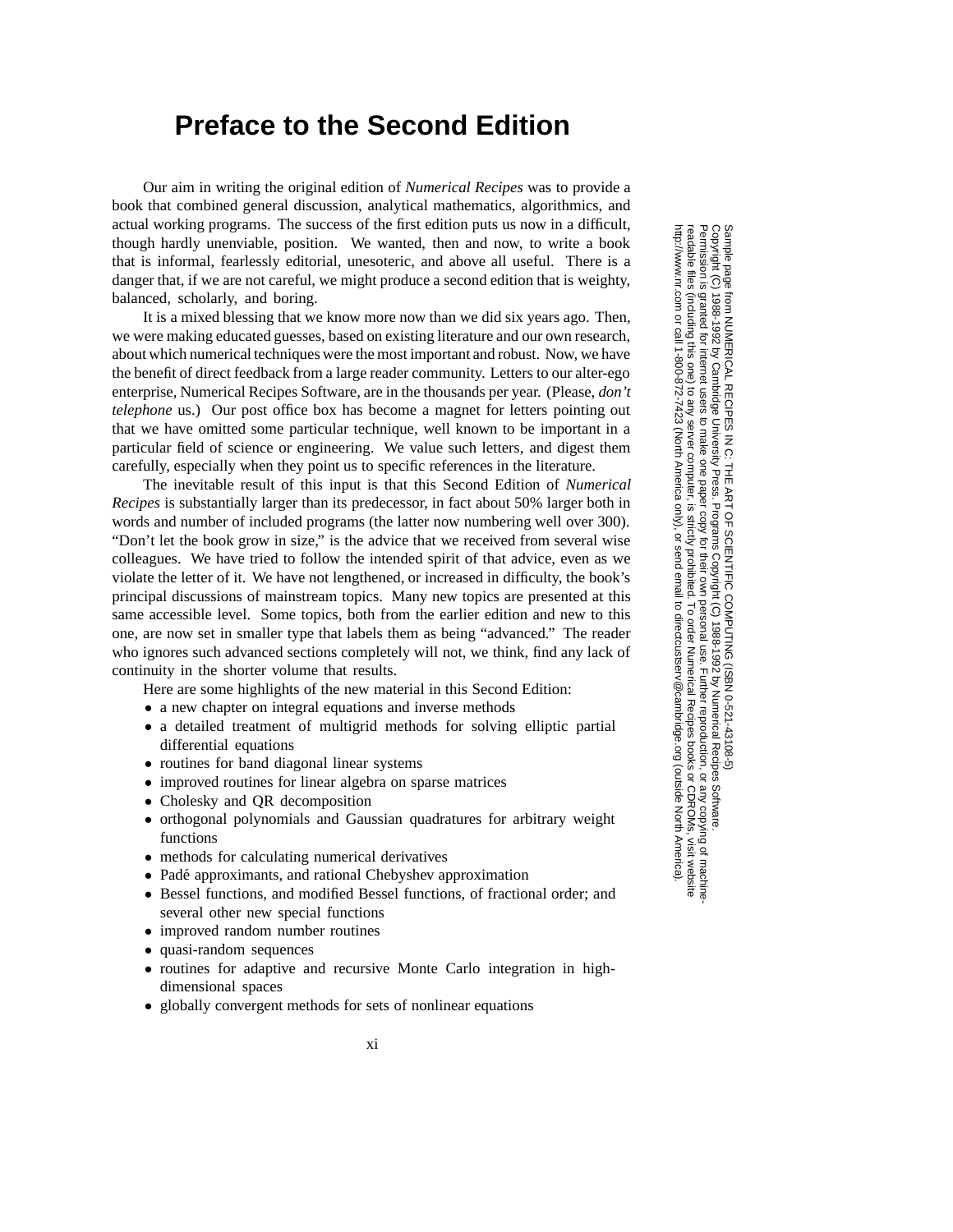- *•* simulated annealing minimization for continuous control spaces
- fast Fourier transform (FFT) for real data in two and three dimensions
- fast Fourier transform (FFT) using external storage
- *•* improved fast cosine transform routines
- *•* wavelet transforms
- Fourier integrals with upper and lower limits
- *•* spectral analysis on unevenly sampled data
- *•* Savitzky-Golay smoothing filters
- fitting straight line data with errors in both coordinates
- *•* a two-dimensional Kolmogorov-Smirnoff test
- the statistical bootstrap method
- *•* embedded Runge-Kutta-Fehlberg methods for differential equations
- high-order methods for stiff differential equations
- *•* a new chapter on "less-numerical" algorithms, including Huffman and arithmetic coding, arbitrary precision arithmetic, and several other topics.

Consult the Preface to the First Edition, following, or the Table of Contents, for a list of the more "basic" subjects treated.

#### **Acknowledgments**

It is not possible for us to list by name here all the readers who have made useful suggestions; we are grateful for these. In the text, we attempt to give specific attribution for ideas that appear to be original, and not known in the literature. We apologize in advance for any omissions.

Some readers and colleagues have been particularly generous in providing us with ideas, comments, suggestions, and programs for this Second Edition. We especially want to thank George Rybicki, Philip Pinto, Peter Lepage, Robert Lupton, Douglas Eardley, Ramesh Narayan, David Spergel, Alan Oppenheim, Sallie Baliunas, Scott Tremaine, Glennys Farrar, Steven Block, John Peacock, Thomas Loredo, Matthew Choptuik, Gregory Cook, L. Samuel Finn, P. Deuflhard, Harold Lewis, Peter Weinberger, David Syer, Richard Ferch, Steven Ebstein, Bradley Keister, and William Gould. We have been helped by Nancy Lee Snyder's mastery of a complicated TEX manuscript. We express appreciation to our editors Lauren Cowles and Alan Harvey at Cambridge University Press, and to our production editor Russell Hahn. We remain, of course, grateful to the individuals acknowledged in the Preface to the First Edition.

Special acknowledgment is due to programming consultant Seth Finkelstein, who wrote, rewrote, or influenced many of the routines in this book, as well as in its FORTRAN-language twin and the companion Example books. Our project has benefited enormously from Seth's talent for detecting, and following the trail of, even very slight anomalies (often compiler bugs, but occasionally our errors), and from his good programming sense. To the extent that this edition of *Numerical Recipes in C* has a more graceful and "C-like" programming style than its predecessor, most of the credit goes to Seth. (Of course, we accept the blame for the FORTRANish lapses that still remain.)

We prepared this book for publication on DEC and Sun workstations running the UNIX operating system, and on a 486/33 PC compatible running MS-DOS 5.0/Windows 3.0. (See *§*1.0 for a list of additional computers used in

Copyright (C) 1988-1992 by Cambridge University Press.Sample page from NUMERICAL RECIPES IN C: THE ART OF SCIENTIFIC COMPUTING (ISBN 0-521-43108-5) http://www.nr.com or call 1-800-872-7423 (North America only),readable files (including this one) to any serverPermission is granted for internet users to make one paper copy for their own personal use. Further reproduction, or any copyin Copyright ped ardue  $\widehat{\Omega}$ computer, is strictly prohibited. To order Numerical Recipes booksPrograms Copyright (C) 1988-1992 by Numerical Recipes Software. or send email to directcustserv@cambridge.org (outside North America). or CDROMs, visit website g of machine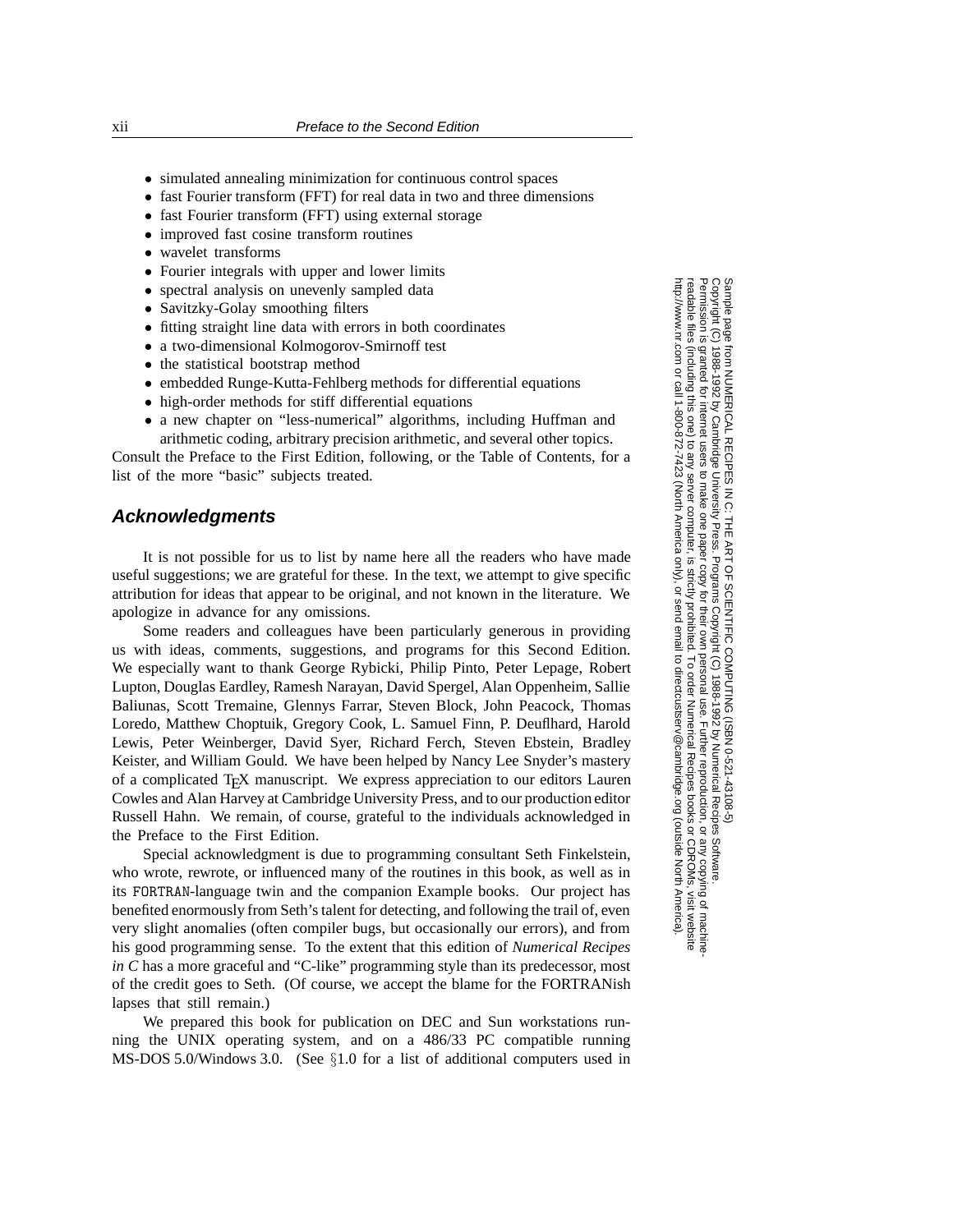program tests.) We enthusiastically recommend the principal software used: GNU Emacs, TEX, Perl, Adobe Illustrator, and PostScript. Also used were a variety of C compilers – too numerous (and sometimes too buggy) for individual acknowledgment. It is a sobering fact that our standard test suite (exercising all the routines in this book) has uncovered compiler bugs in many of the compilers tried. When possible, we work with developers to see that such bugs get fixed; we encourage

interested compiler developers to contact us about such arrangements. WHP and SAT acknowledge the continued support of the U.S. National Science Foundation for their research on computational methods. D.A.R.P.A. support is acknowledged for *§*13.10 on wavelets.

*June, 1992* William H. Press Saul A. Teukolsky William T. Vetterling Brian P. Flannery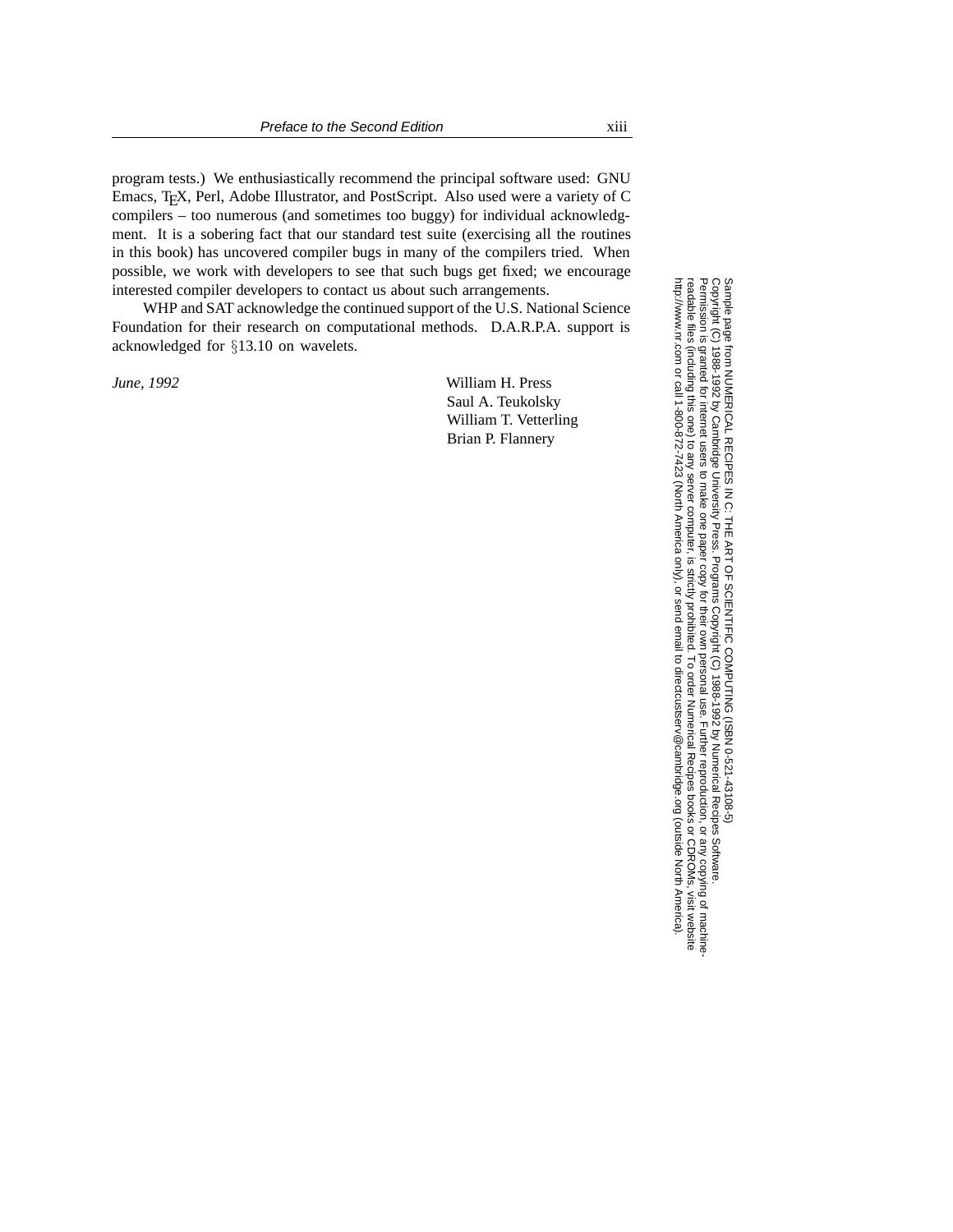### **Preface to the First Edition**

We call this book *Numerical Recipes*for several reasons. In one sense, this book is indeed a "cookbook" on numerical computation. However there is an important distinction between a cookbook and a restaurant menu. The latter presents choices among complete dishes in each of which the individual flavors are blended and disguised. The former — and this book — reveals the individual ingredients and explains how they are prepared and combined.

Another purpose of the title is to connote an eclectic mixture of presentational techniques. This book is unique, we think, in offering, for each topic considered, a certain amount of general discussion, a certain amount of analytical mathematics, a certain amount of discussion of algorithmics, and (most important) actual implementations of these ideas in the form of working computer routines. Our task has been to find the right balance among these ingredients for each topic. You will find that for some topics we have tilted quite far to the analytic side; this where we have felt there to be gaps in the "standard" mathematical training. For other topics, where the mathematical prerequisites are universally held, we have tilted towards more in-depth discussion of the nature of the computational algorithms, or towards practical questions of implementation.

We admit, therefore, to some unevenness in the "level" of this book. About half of it is suitable for an advanced undergraduate course on numerical computation for science or engineering majors. The other half ranges from the level of a graduate course to that of a professional reference. Most cookbooks have, after all, recipes at varying levels of complexity. An attractive feature of this approach, we think, is that the reader can use the book at increasing levels of sophistication as his/her experience grows. Even inexperienced readers should be able to use our most advanced routines as black boxes. Having done so, we hope that these readers will subsequently go back and learn what secrets are inside.

If there is a single dominant theme in this book, it is that practical methods of numerical computation can be simultaneously efficient, clever, and — important — clear. The alternative viewpoint, that efficient computational methods must necessarily be so arcane and complex as to be useful only in "black box" form, we firmly reject.

Our purpose in this book is thus to open up a large number of computational black boxes to your scrutiny. We want to teach you to take apart these black boxes and to put them back together again, modifying them to suit your specific needs. We assume that you are mathematically literate, i.e., that you have the normal mathematical preparation associated with an undergraduate degree in a physical science, or engineering, or economics, or a quantitative social science. We assume that you know how to program a computer. We do not assume that you have any prior formal knowledge of numerical analysis or numerical methods.

The scope of *Numerical Recipes* is supposed to be "everything up to, but not including, partial differential equations." We honor this in the breach: First, we *do* have one introductory chapter on methods for partial differential equations (Chapter 19). Second, we obviously cannot include *everything* else. All the so-called "standard" topics of a numerical analysis course have been included in this book: